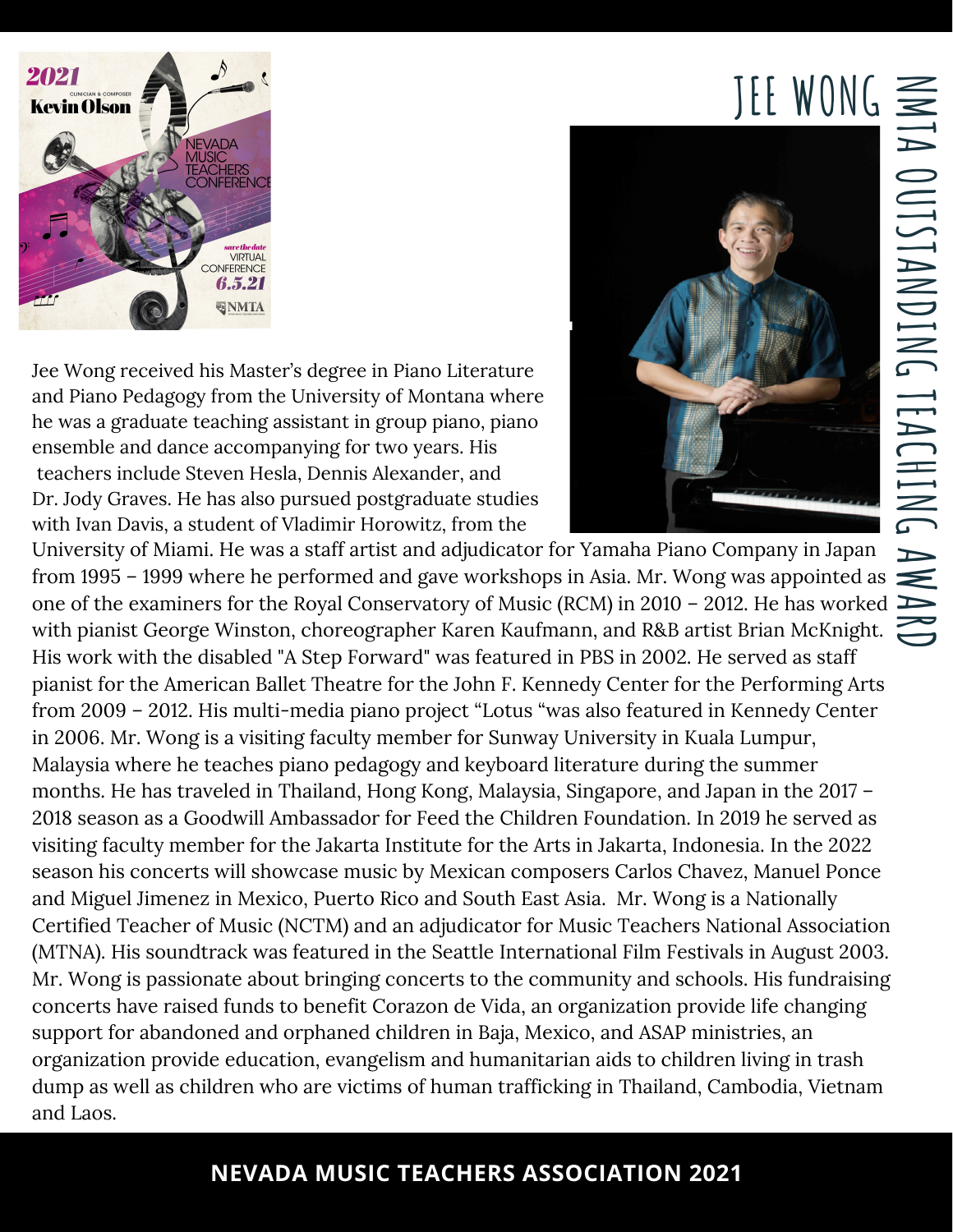

## **BRENDA PAZAR**



Brenda Pazar, NNMTA Membership Chair, describes her relationship to music in this way: "Music, particularly the piano, has been a mainstay in my life. Since I started lessons at age 3, music has always been there for me, providing a feeling of accomplishment and a sense of self-worth. It is a love and ability that has been faithful in all circumstances." Those circumstances for Brenda included a childhood in Washington State, followed by settling in the Kenai Peninsula of Alaska where she established a thriving piano studio. A move to Reno brought her in contact with NNMTA, which supported her as she began building her piano studio again. Soon Ivory Hollow Piano Studio was filled with students who deeply loved their teacher and thrived under her gentle, encouraging teaching. As soon as she joined NNMTA in 2014, Brenda was asked to become Membership Chair. She embraced this new role wholeheartedly, making NNMTA a place of warmth and support for all its members. She established many new ways of connecting with and caring for NNMTA members, such as acknowledging members' birthdays and making sure some of our senior members receive hard copy NNMTA newsletters in the mail. Members soon learned that they could call Brenda with any concern or difficulty and she would respond with warmth and compassion. In addition to her regular membership duties, Brenda also took on the task of re-creating and maintaining the NNMTA calendars, enhancing existing formats to include a third calendar organized by event. She also began tracking NNMTA sponsors, acknowledge donations with thank you notes. Finally, a few years into her membership, she also began her journey to obtain MTNA certification. While still working through the process, she has completed about half of the certification projects which is no small feat especially during this past year of working around the pandemic! Her respect for teachers old and young and her genuine desire to make sure everyone felt welcome and included has touched the lives and hearts of our members and made NNMTA a better organization. NNMTA is deeply grateful to Brenda for her years of loving service.

## **NEVADA MUSIC TEACHERS ASSOCIATION 2021**